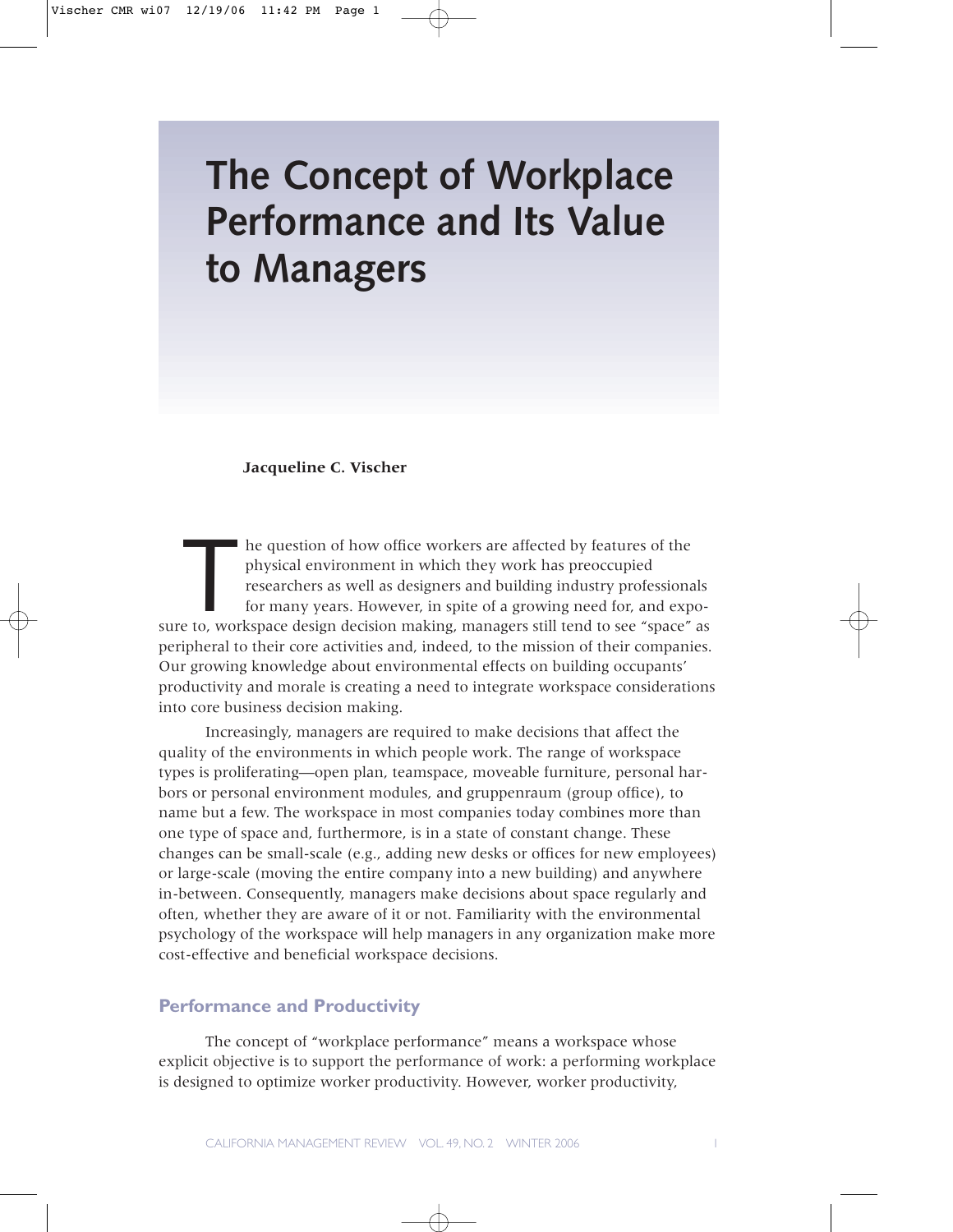although meaningful in an economic context, tends to be applied in a vague and general way to a whole range of desired behavioral outcomes in the context of work. A recent review of studies of the effects of environment on productivity concluded that confusion about what productivity means has made it difficult to identify how environmental conditions affect worker performance.<sup>1</sup> Many studies use respondents' own self-reports of "improved" or "reduced" productivity, and we cannot accurately know what this measure means in spite of its presumed reliability. In order to make workplace performance a useful concept linking environmental design with workers' ability to perform tasks, it is useful to define worker productivity in terms of environmental design-relevant categories. These three categories are individual, group, and organizational productivity: each category denotes a variation in scale of environmental influence.

*Individual productivity* is typically evaluated at the scale of the individual workspace (desk, office) and on how the micro-environment influences individual task performance (ITP), that is to say, how fast and accurately a worker carries out his tasks at work.<sup>2</sup> In modern offices, individual tasks are often computer-based and involve the processing and flow of documents or information, either virtually or in hard copy. In a typical ITP workspace, each individual tends to sit in one place for most of the day and to perform the tasks assigned. Task performance is affected by environmental conditions such as lighting and visual conditions, variations in temperature and humidity, furniture ergonomics, and acoustics. Positive productivity outcomes mean improved speed and accuracy of the tasks performed, whereas negative outcomes might include a higher error rate, slower time for task completion, or adverse health effects on workers (such as sore eyes, fatigue, or respiratory problems).

The *productivity of workgroups* sharing a workspace is typically evaluated in terms of the quality and quantity of group processes, called collaborative teamwork (CTW). CTW corresponds to the scale of the mid-range environment, that of the work-group or team. CTW productivity is measured in tangible terms (such as time to market of a new product) or in terms of more qualitative out-

Please supply author bio.

comes (such as number of useful new ideas or successful recommendations). Group process is affected by workgroup size and the relative proximity of team members.<sup>3</sup> Other environmental determinants of

workgroup effectiveness include the positioning of work areas and shared space, as well as access to shared tools and equipment. The workspace makes CTW processes more or less effective through its effects on communication and the exchange of information, as well as on team member collaboration. In the 1990s, many companies (such as Digital, Zurich Insurance, and Hypertherm, Inc.) experimented with workspaces designed for teams (teamspaces), where space occupancy is a function of the size, duration, and importance of team projects.

The *company or organization's productivity* is viewed in terms of the entire workspace or accommodation—the macro-environment.<sup>4</sup> By identifying this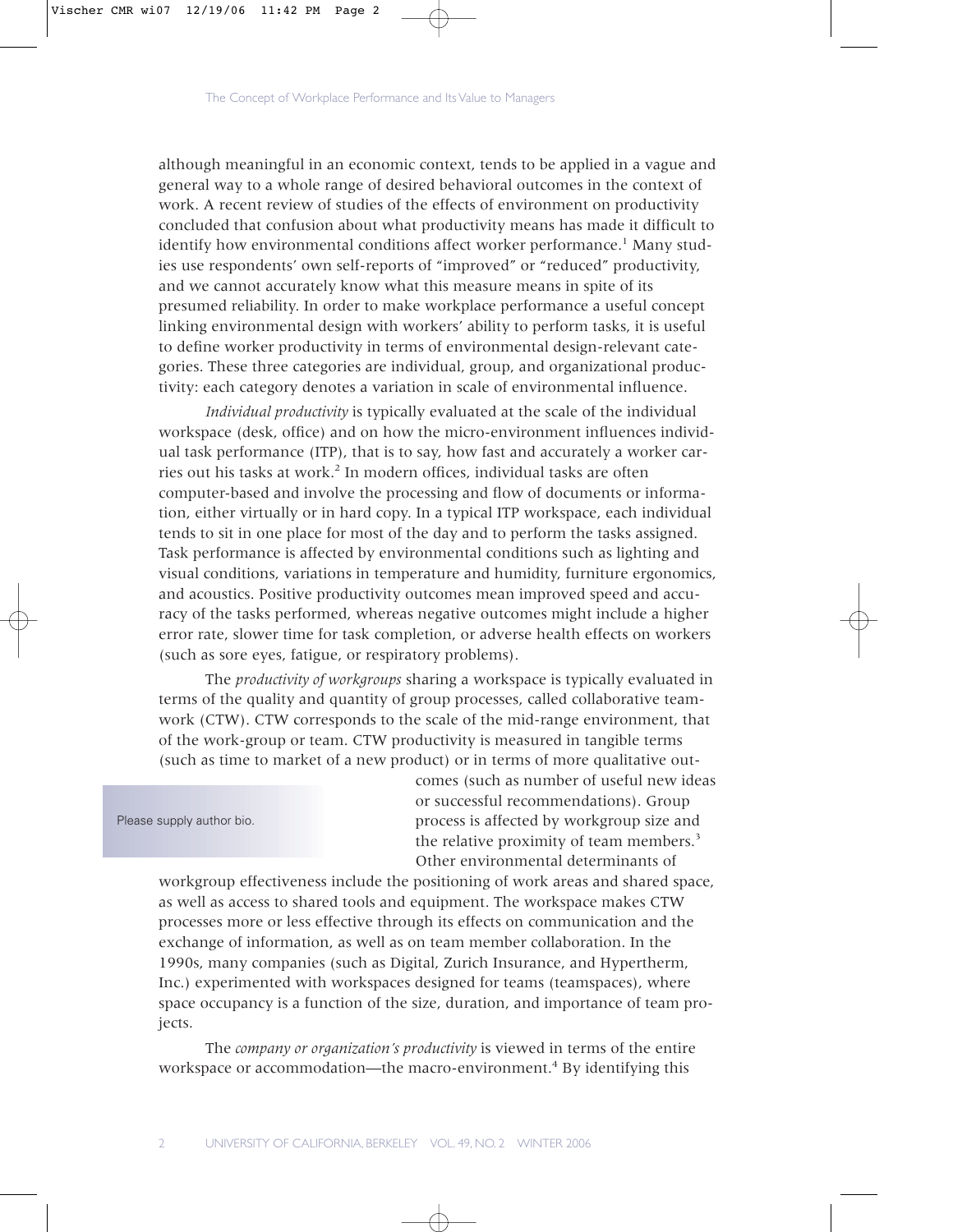level of productivity as organizational effectiveness (OE), it is possible to assess the degree to which the workspace helps (or fails to help) a company meet its business objectives and/or increase its competitive advantage. At this level, space is defined as an organizational resource and the environment is designed to further organizational goals.<sup>5</sup> OE is affected by locational advantages and ease of access, balancing consolidation under one roof (centralization) with dispersion of different groups in different facilities over manageable distances, and by building amenities such as fast elevators, convenient restrooms, adequate parking, and attractive eating areas. The larger issue of recruitment and retaining trained

staff is also affected by environmental factors; many companies (including Sears, Pfizer, Bloomberg, and Cabot Corporation) have invested in a highquality work environment for this specific purpose. Studies have shown that both worker performance and organizational success is compromised "when the physical environment interferes with actions taken towards achievement [of objectives]."<sup>6</sup>

Figure 1 shows how the three categories of environment-related productivity, and the intermediate and combined sub-categories that might apply in different situations, are all linked and "nested." The environmental effects on ITP (micro-workspace) affect





CTW (midrange-workspace), and both interact with OE (macro-workspace). In order to understand how and to what degree the spaces where companies accommodate their workers make a contribution to their bottom line, it is useful to break down what we mean by productivity into these three categories in order to increase the precision with which we use the term "environment."

A worker who has trouble concentrating on work at her desk because her team members seated in the vicinity keep up a constant stream of loud conversation might perform less well than others at the scale of ITP. However, the quality of the team process depends on rapid and impromptu exchanges of information; waiting to schedule meetings would reduce its CTW effectiveness. Thus although the midrange workspace enhances CTW productivity, the microenvironment is less effective for those team members who are easily distracted by noise. This team's output might take longer than other teams doing similar work, and on occasion the quality of its product might be inferior. If enough teams are affected in this way, OE suffers. The figure indicates that workers are affected in different ways by workspace conditions, depending on whether their tasks are defined individually, in the context of a team, or with reference to overall company operations. Managers need to be aware that most workspace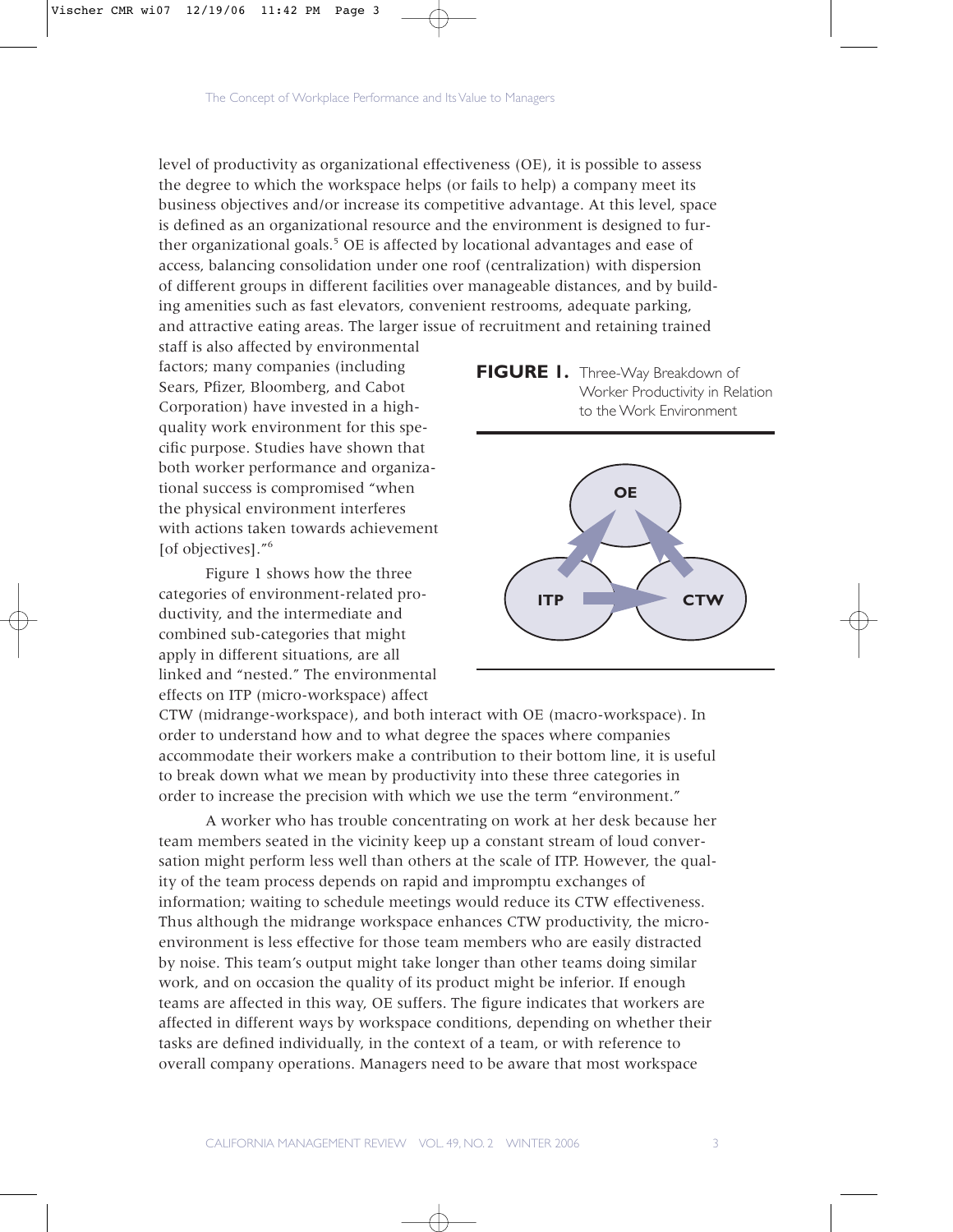design decisions affect more than one level of performance. Decisions about furniture, for example, affect ITP because of furniture's effect on ergonomic comfort and lighting, but they can also affect CTW in terms of how and where offices and workstations for team members are placed, whether or not there are tables and chairs placed where small groups can have unscheduled meetings, and how well issues of noise and privacy are managed.

Tools exist to measure environmental impacts on productivity in each of the three categories. ITP is the most often measured, using various tools for ergonomic analysis as well as a wide variety of questionnaire surveys that focus on the effects on building users of ambient conditions as lighting, noise levels, furniture comfort, temperature, and indoor air quality. CTW studies tend to be more dependent on anecdotal data, although indirect measures (such as analysis of social networks,7 "gaming,"8 and comparing outcomes among comparable workgroups in different environments<sup>9</sup>) have also yielded valuable results. A number of measures are available to study OE, although few were designed to look at the macro-workspace. A recent review of four of the most popular methods concluded that none is entirely satisfactory, OE being an elusive concept to define and measure.<sup>10</sup> However, some researchers have been successful adapting the Balanced Scorecard to measure environmental effects on OE .<sup>11</sup>

# **Effects of the Work Environment on Individual Productivity**

As outlined above, analysis of how the physical environment for work affects performance varies in terms of the environmental scale at which productivity is being studied. The three categories—ITP, CTW, and OE—help guide us through what is known about this relationship.

One of the first research studies to demonstrate a measurable link between human productivity and office design was the BOSTI-Westinghouse study of the impact of a major office move on employees' attitudes and activities.<sup>12</sup> This study used employee self-reports of productivity (ITP) to measure the impact of features like open office design on task performance. It assessed the effects on OE productivity by quantifying employees' worth or value to the organization by using gross salary figures. Results indicated that a "better" workspace provided a better return on investment by helping people produce more work. "Better" in the context of this study referred to private offices instead of open workstations.<sup>13</sup> At about the same time, an overview of studies measuring the impact of furniture and layout changes on teams working on assembly line-like paper processing tasks (CTW) in different organizations indicated extraordinary increases in process speed and results.<sup>14</sup> These findings are reminiscent of the changes in task performance found in the 1940s in the famous Hawthorne studies of lighting in factories, and they lead to concerns that any environmental change improves team performance regardless of its actual effect on ITP.<sup>15</sup> More judiciously, several recent studies conclude that workspace design can be supportive (have positive effects on work) or non-supportive (have negative effects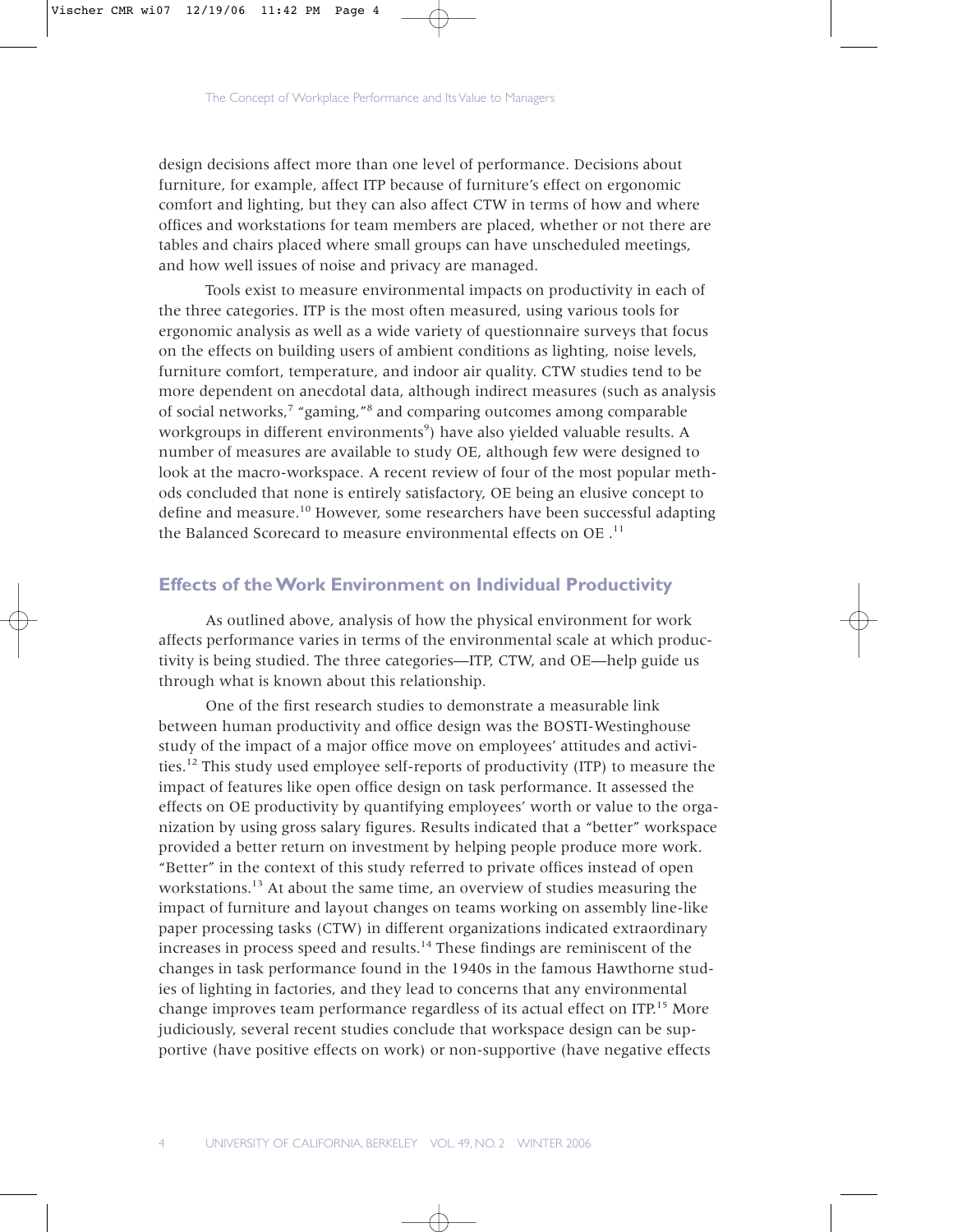on work),<sup>16</sup> as well as affect the less easily definable "organizational performance."<sup>17</sup>

Early studies of the office environment were less concerned with employee productivity and more concerned with understanding how people are affected by the space and conditions in which they work.<sup>18</sup> Steele identified the field of Organizational Ecology in which organizations are analyzed according to different aspects of their structure and function, including features of the workspace they occupy.<sup>19</sup> The systems framework of Organizational Ecology strengthened the notion that the space it occupies is an integral part of how an organization functions. The later work of both Becker and Steele built on this concept, producing such ideas as "workscape" to indicate an inclusive approach both to the study of and to the planning and design of the work environment.<sup>20</sup> Field studies in the 1980s favored studies of the "open plan" concept and largely concluded that occupants were dissatisfied. $21$  As a result, and in parallel with research in other areas of environmental psychology, occupant satisfaction has become the main yardstick by which workspace features are assessed. A preponderance of studies has identified occupant satisfaction or dissatisfaction as the predominating outcome measure, with many assuming a direct link between users' level of job or workspace satisfaction and their effectiveness or productivity.<sup>22</sup>

Along with research on global concepts such as user satisfaction, an increasing number of ergonomically oriented studies have looked at specific environmental conditions in offices, such as ventilation and indoor air quality, lighting and "daylighting," acoustics and noise control, and furniture placement and comfort. In these studies, user satisfaction tends to feature less as the single outcome measure; environmental effects on task performance, rates of absenteeism, and self-reported productivity are preferred. Lighting research, for example, has tended to distinguish between the effects on building occupants of artificial, interior lighting and of natural light or daylighting from windows. Daylighting research has linked increased comfort and self-reported productivity with window size and proximity, as well as with view out, control over blinds, and shielding from glare.<sup>23</sup> More significantly, research on daylight and views from hospital rooms has been shown to affect medication requirements and recovery rates.24 In their recent overview of the effects of different kinds of artificial lighting on task performance and occupant satisfaction in a simulated office environment, where workers used controls to exercise their lighting choices, Boyce et al. concluded that current office lighting standards are preferred by most people carrying out typical individual office tasks.<sup>25</sup> The study results made a distinction between visual comfort (lighting needed to perform well on office tasks) and satisfaction (lighting judged to be aesthetic).

Current studies of noise in offices have adapted techniques for measuring noise levels in industrial environments. Workers in open plan workspaces tend to judge noise to be a primary source of discomfort and reduced productivity.<sup>26</sup> Acoustic comfort studies have focused on correlating physical measures (such as signal-to-noise ratios at different densities, background noise levels and intensi-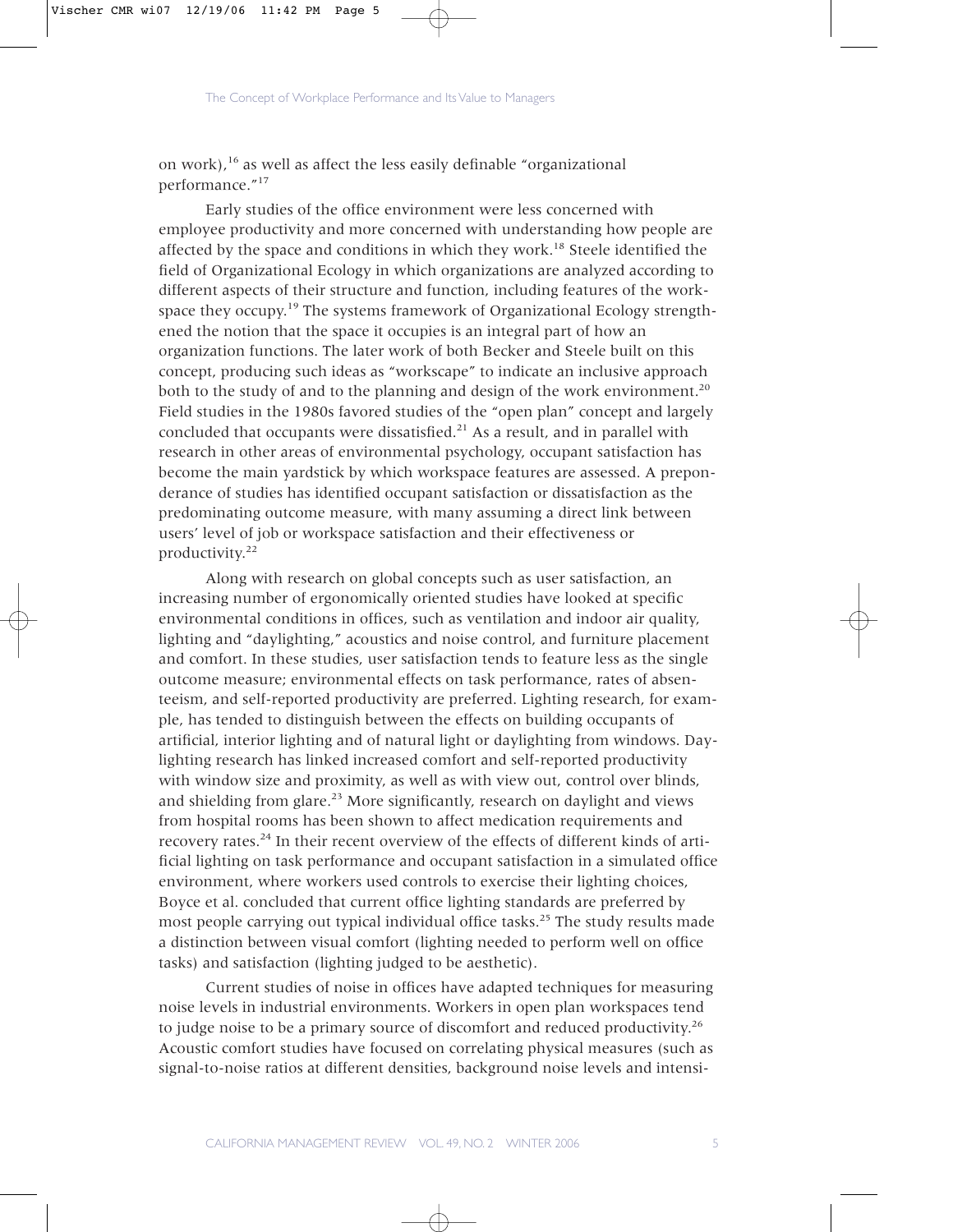ties, and speech intelligibility under differing physical conditions) with occupant judgments of distraction and annoyance.<sup>27</sup> Efforts to control office noise through more absorbent surfaces, sound-masking systems, and behavioral controls have been weakened by increasing office densities and collaborative work in modern workspaces.

The largest number of environmental psychology studies of the workspace have focused on floor configuration and furniture layouts in the open plan office. Research indicates that these factors have the greatest influence on worker satisfaction and ITP and CTW.<sup>28</sup> Studies have tended to focus on the height and density of workstation partitions, the amount and accessibility of file and work storage, and furniture dimensions such as work-surfaces as being the elements of furniture and spatial layout that have the most effect not only on the satisfaction of individual workers, but on the performance of teams. One study indicated that the additional investment in ergonomic tables and chairs for workers, as well as ergonomic training, yielded a 5-month payback in terms of increased ITP productivity.<sup>29</sup> Several studies provide evidence that office workers are uncomfortable in open plan configurations and prefer private enclosed workspaces, which may work better for individual tasks but are less successful for teamwork.30 In addition, aspects of psychological comfort such as territoriality and privacy are strongly affected by spatial layout: office size and location is linked with sense of status; partitioning influences acoustic as well as visual privacy; amount of work-related storage affects sense of territory and status.

In sum, a disproportionate amount of what we know about the effects of the workspace on the performance of work focuses on ITP at the scale of the micro-environment, and it defines effects on productivity in terms of individual preferences and satisfaction. However, other frameworks exist to guide workspace research, which have the effect of shifting the emphasis from the individual worker to the midrange and macro scales of CTW and OE.

# **Effects of the Work Environment on Group and Organizational Productivity**

Along with the satisfaction framework and the ergonomic model described above, two additional models have guided study of the environmental psychology of the workspace. These are Herzberg's "hygiene" model in the 1940s and the "stress/arousal" model of industrial/occupational psychologists in the 1970s.31 According to Herzberg, several key elements of the work environment influence worker motivation, and they can be negative, positive, or neutral. Among the elements he identifies, the workspace can be either a neutral or a negative influence on worker motivation, implying that if it is supportive of the performance of work, it is not noticed. Herzberg makes no distinction between the different scales at which the workspace affects performance, appearing to consider worker performance a direct correlate of organizational effectiveness. He describes a threshold effect, indicating that some work conditions that affect motivation, such as a workspace, can be measured in terms of their propensity

6 UNIVERSITY OF CALIFORNIA, BERKELEY VOL. 49, NO. 2 WINTER 2006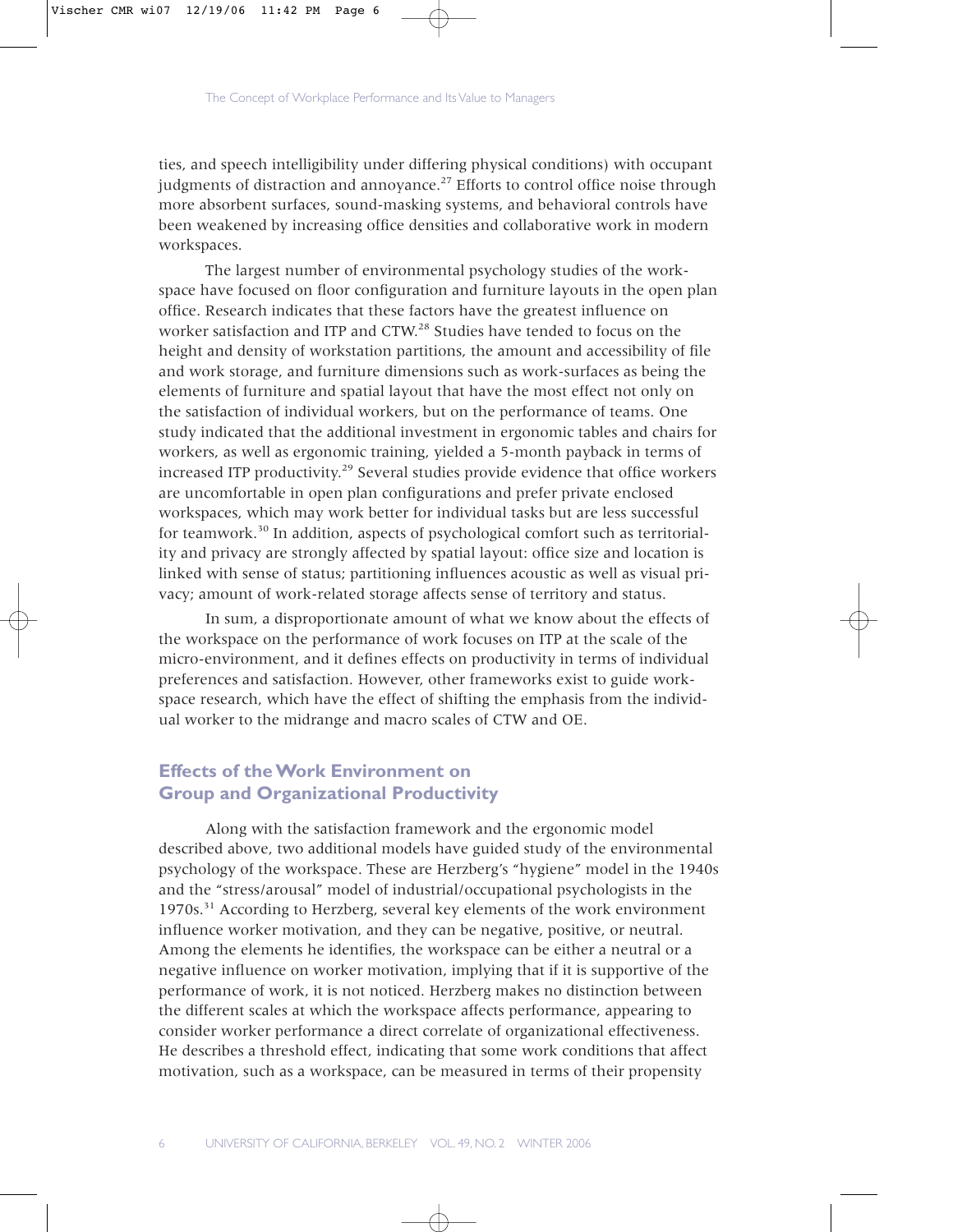to move from a neutral, "no effect" category into "negative effect," without passing through a "positive effect" category.<sup>32</sup> Studies based on Herzberg's theoretical framework measure productivity outcomes in terms of negative consequences avoided rather than the added value of a good work environment; the emphasis on worker motivation connects to OE or the macro-workspace.

Stress/arousal theory focuses on the cognitive and affective processes of office occupants and how these are influenced by environmental conditions. The stress argument states that some physiological arousal caused by environmental demands may be needed in order for people to feel challenged. However, if environmental demands expand (job complexity, employer expectations, less time available), the positive effects of stress on arousal are replaced by the negative effects of strain. The relationship of environmental factors to stress is complex, as sources of stress include a wide range of psychosocial influences on workers (such as job characteristics, employer relations, and social support networks) as well as the effects of the physical environment.<sup>33</sup> Moreover, recent research indicates that not only do employees' cognitive and affective processes affect their perception and evaluation of their work environment, but also that their perception and judgment of their workspace affect their view and assessment of themselves as workers and of their effectiveness.<sup>34</sup> One study comparing open office users with enclosed office users showed that extroverts respond more positively to more possibilities for communication, and therefore do better in open office settings than workers with more introverted personalities.<sup>35</sup> McCoy and Evans point out that physical stressors in the workplace affect workers' sense of control, with repeated negative environmental experiences generating a sense of "learned helplessness" and diminished motivation.36 Physical stressors also affect social relationships, as the negative effects of stressor exposure reduce "cooperative behaviors, such as social support, altruistic behaviors, and teamwork."<sup>37</sup> Whereas the motivational model emphasizes OE, the stress/arousal approach is scaled to CTW and ITP, midrange and micro-workspace.

The "environmental comfort" approach, focused on measuring workplace performance from the perspective of building users, creates connections among all three categories of productivity and all three scales of the work environment. Applied traditionally in architectural history research to shed light on the functional aspects of the dwellings and buildings of older and remote cultures, the concept of comfort has more recently been applied to defining standards for building systems' performance in public spaces such as office buildings. Comfort as a basis for setting environmental standards developed out of the recognition that people need to be more than simply healthy and safe in the buildings they occupy. Once health and safety are assured, users need environmental support for the activities they are there to perform, called "functional comfort."<sup>38</sup> Comfort links the psychological aspects of workers' likes and dislikes ("satisfaction") with concrete outcome measures such as improved task performance (ITP and CTW) and with organizational productivity through environmental support for worker motivation (OE). Managers and decision makers at all levels need to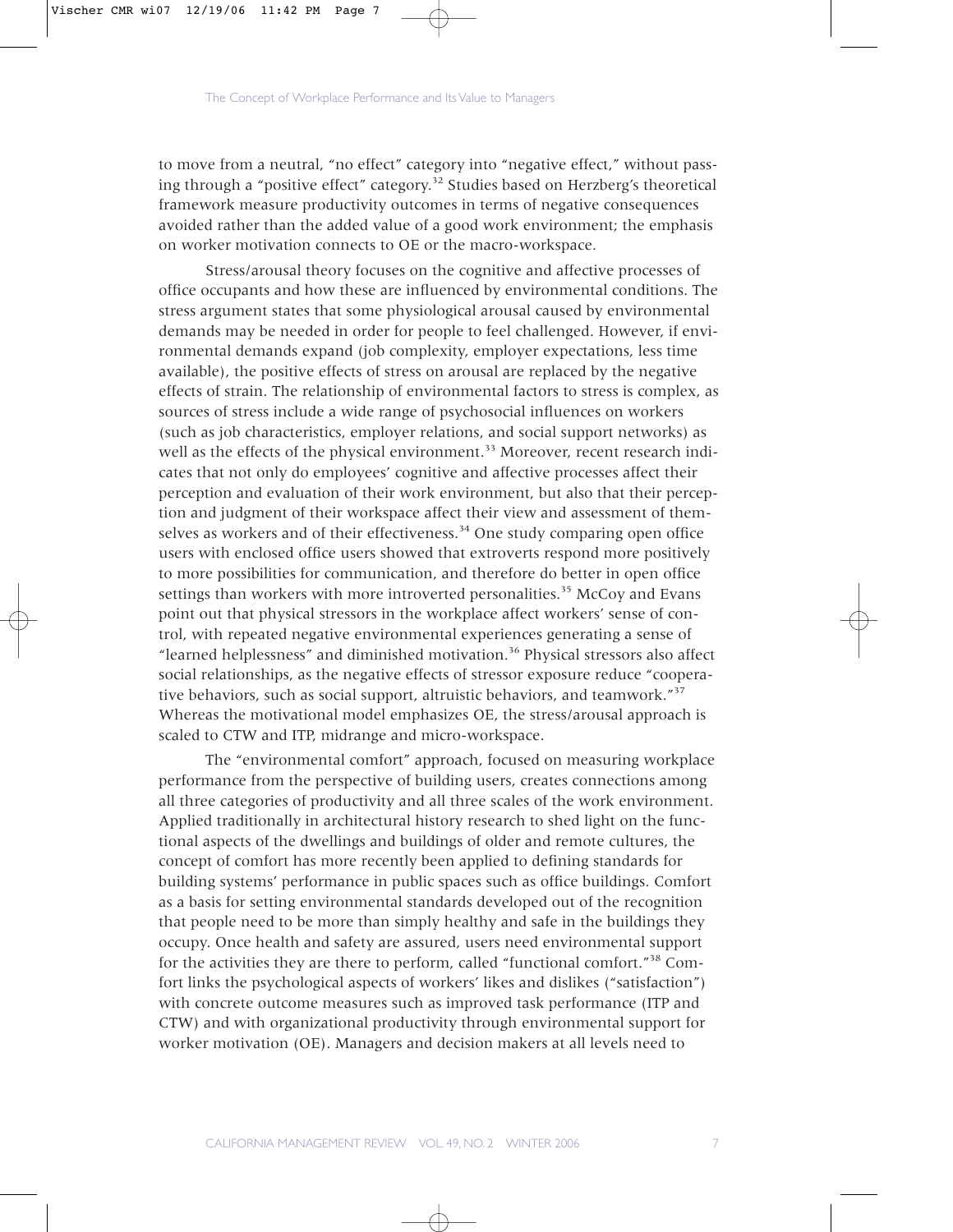



**FIGURE 2.** Ranges of Environmental Comfort, from Basic Habitability to Optimal Well-Being

understand environmental comfort in order to benefit fully from the workspace in which they are investing.

## *Comfort and Workplace Performance*

Environmental comfort involves three related categories that form a hierarchy and serve to set priorities on workspace change.<sup>39</sup> All three need to be considered if comfort is to be understood in context. At the base of the triangle is physical comfort: basic human needs such as safety, hygiene, and accessibility. These needs must be met to ensure that the environment is habitable. Once users' basic needs are met (usually through applying existing building codes and standards), functional comfort must be considered. Functional comfort is defined in terms of users' performance of tasks and activities in the work environment. Appropriate lighting for screen-based work, ergonomic furniture, and enclosed rooms available for meetings and collaborative work, for example, help ensure functional comfort. At the peak of the triangle, harder to measure—but playing an important role in workspace satisfaction—is psychological comfort, that is, feelings of belonging, ownership, and control over one's workspace. The model indicates that, although weakness in one area of comfort can be compensated for by strength in another, OE benefits are most likely when environmental support for ITP and CTW occurs at all three levels. The model is illustrated in Figure 2. The direction of the arrow indicates the cumulative positive effects of meeting users' comfort needs in all three categories.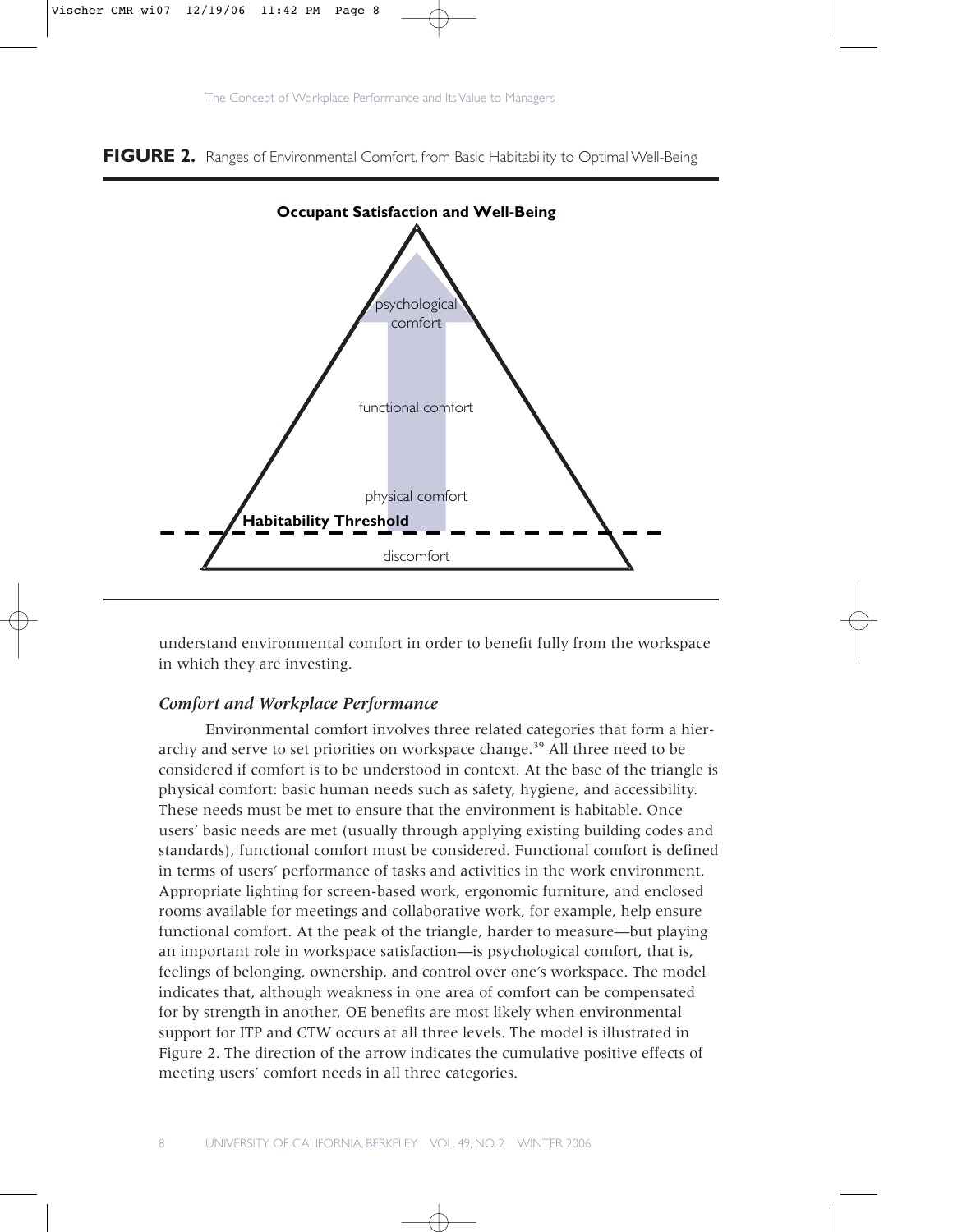As a decision-making tool, the three-part comfort framework helps designers and managers both assess comfort in the workspace they are responsible for and set priorities on investing in improvements. At each level, the social, economic, and management implications of design decisions are different.

At the base of the triangle is the threshold between space that is too uncomfortable to allow work to be performed, and space that is minimally physically comfortable. To ensure positive effects on individual and team performance, users' physical comfort must be assured and the negative impacts (e.g., unsafe, health-threatening conditions) must be avoided. This basic level of building habitability is called "building convenience."<sup>40</sup> Our research indicates that a building that scores low on building convenience is not physically comfortable and therefore not easily compensated for by the other comfort categories.<sup>41</sup> When workers identify a physical comfort problem, it tends to have a negative effect on their overall assessment of their work environment.

Functional comfort, the second level of workplace performance, addresses how effective the workspace is in helping users perform their tasks and focuses on ways of ensuring that the workspace is both a support and a tool to help get work done. It speaks to the need to invest in good workspace design and management in order to add value to the work being performed. In terms of the stress/arousal and motivational models, studies have shown that inappropriate lighting, ventilation, and noise levels are environmental stressors that have negative effects on worker morale and productivity, as well as health.<sup>42</sup> Ill-health affects organizational productivity (OE) through employee absenteeism, lateness, increasing health insurance premiums, and, through burnout, increased employee turnover. Thus the functional comfort of the workspace, by affecting ITP and CTW, also has a direct impact on OE—not only negatively, when people experience discomfort, but also positively, when people's work is environmentally supported.

Today's workspace has to facilitate a wide variety of tasks at an everincreasing rate of change without causing buildings to be more complex and costly to build and operate. Users' own assessment of their functional comfort, using carefully constructed scales to measure the functional comfort dimensions in each work environment, provides a valid and reliable indicator to decision makers of how well workers feel the workspace is functioning, and whether or not improvements need to be made to help people perform their tasks better. Workers can, when questioned appropriately, define features that are and are not comfortable related to ITP, such as working at a computer screen. They can assess how CTW is affected by the availability of places to meet, acoustic conditions, and appropriate furniture and technology. Systematic feedback from building users is a way of ensuring continuous improvement in functional comfort and consequently in work performance. Because space that is functionally comfortable helps people get their work done, and space that is functionally uncomfortable can lead to increased stress levels, managers need feedback from building users on functional comfort to guide workspace design decisions.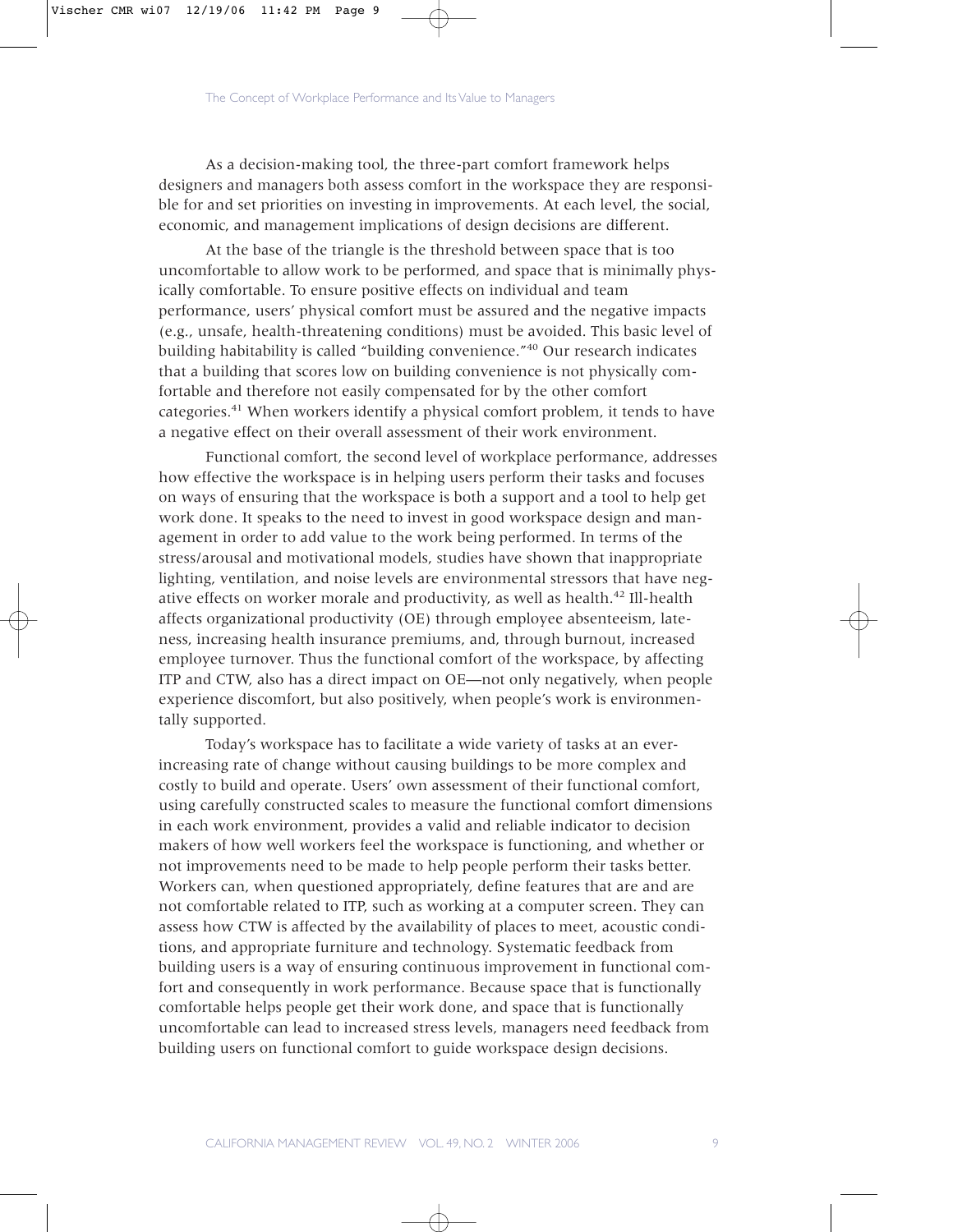At the top of the pyramid is psychological comfort, a concept that is only beginning to be measured in the office environment.<sup>43</sup> Psychological comfort links psychosocial aspects with the environmental design and management of the workspace through territoriality, privacy, and control. The primary component of psychological comfort is sense of territory, both individual territory (office, workstation, micro-workspace) and group territory (team, group, midrange workspace), with effects on both employee stress levels and motivation. Human territoriality at work has psychological value represented both by space for one's work and by one's place in the organization. It also affects employees' interaction with the environmental milieu.<sup>44</sup> Underlying territoriality is a human behavioral schema that expresses itself in the personalization and appropriation of space, marking territory, and constructing boundaries.<sup>45</sup> Workspace personalization and space appropriation behaviors have become more noticeable in offices where denser and more open office configurations have been installed.46 The introduction and use of new technology and better virtual communications tools have also affected workers' perceptions of and attitude towards their physical environment and workspace configuration.<sup>47</sup>

ITP and CTW productivity are affected by sense of territory. However, territory is not simply made up of the walls and doors that enclose space. Sense of privacy, sense of status, and sense of control are fundamental components of territoriality, and most people perceive and judge workspace, in part, according to these criteria. Studies have found that people moving out of private enclosed offices into open workstations judge their environment more negatively, citing lack of privacy, acoustic conditions, and confidentiality problems.<sup>48</sup> These reasons are given irrespective of whether or not their work is confidential, and whether or not they need to be alone to perform tasks effectively. This widespread finding seems to be independent of the actual physical features of the workspace, such as furniture configuration and partition height. On the other hand, careful interviewing and observation of professionals in open workstations who were not faced with an imminent or recent move yielded the finding that the demands of the job are more important than individual privacy.<sup>49</sup> The need for privacy seems to be only indirectly related to workspace design and to be dependent more on psychological factors at work, such as concerns about status and control.

Experimental efforts to increase users' environmental control provide evidence of the beneficial effects on workers, including one experimental design that found a clear association between participation in decision making and degree of workplace satisfaction following a move to a new facility.<sup>50</sup> Environmental control can be mechanical: chairs and work surfaces that are raised and lowered; work-tables on wheels to be moved around; switchable lights; and a door to open and close. Evidence indicates a positive psychological impact from this type of control in certain circumstances.<sup>51</sup> Another form of environmental control is empowerment: increased opportunities for employees to participate in workspace decision making. This form of environmental control is a constructive response to the need for psychological comfort: it helps people cope with envi-

10 UNIVERSITY OF CALIFORNIA, BERKELEY VOL. 49, NO. 2 WINTER 2006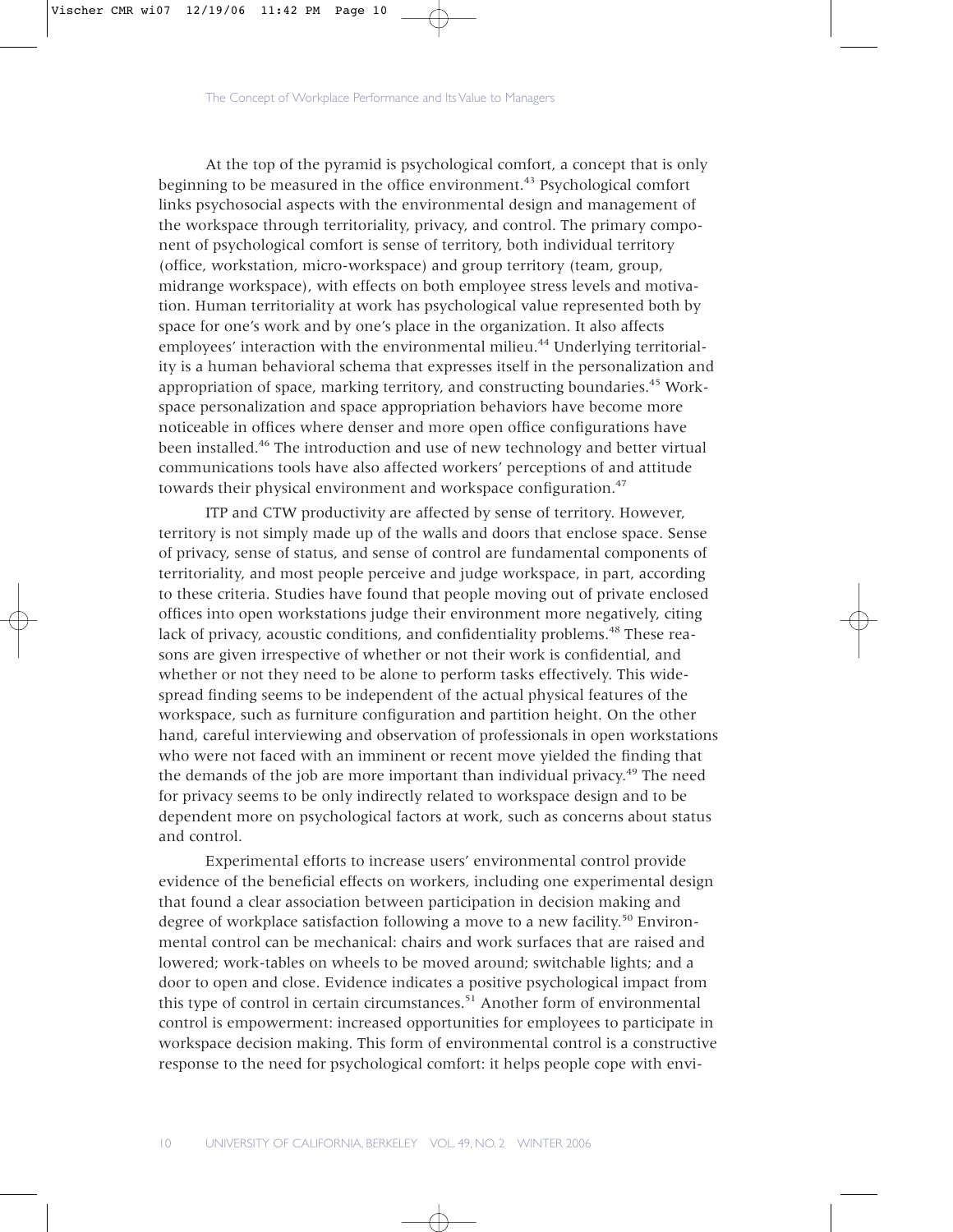ronmental demands, and it encourages people to find new ways of solving problems, so that users increase their learning and knowledge about their building and workspace. Environmental empowerment is directly linked to psychological comfort. People who are informed about workspace-related decisions, and who participate in decisions about their own space, are more likely to feel territorial about their workspace and to have feelings of belonging and ownership.<sup>52</sup> However, in many companies today, employees have little say in decisions about the design and management of their workspace, and no control over ambient environmental conditions.

All companies have the possibility of making their workspace more productive and supportive of the performance of work—some more than others. The productivity model described earlier breaks productivity out into three levels or categories that correspond to the scale at which the work environment is defined, thus making it easier and more logical to see the relationship between task performance and environmental design. The comfort model is composed of three categories of comfort, each of which addresses a different level of support for the performance of work. Putting these together indicates the building blocks of a corporate workspace strategy, as shown in Table 1.

In the context of today's business world, where the speed of changes in markets, organizational structures, and office technology almost makes the idea of occupying built space an anachronism, a performing workspace must also be responsive to time constraints.<sup>53</sup> Amenable to rapid change, planned on an interactive basis to help users adapt, and above all designed to be a tool for work, a performing workspace means that functional comfort is ensured through the processes of dynamic exchange between users and environment. The processes used today to plan and design workspaces for delivery to users, who then have to adapt to what they are given, will have to change, as will workspace concepts based on fixed points in space and time. The key to designing a performing workspace is ongoing and reliable feedback from users on their levels of physical, functional, and psychological comfort, and applying this feedback systematically to workspace planning and design.

# *IMS Health Canada Moves into a New Workspace*

In 2003, IMS Health Canada, the Montreal office of the world leader in medical information gathering and analysis, decided to build new facilities to address present and future expansion needs. The company felt it had outgrown its leased, 3-story, suburban office building. Individual task performance was affected by the too-bright artificial lighting, poor indoor air quality and crowded working conditions, and collaborative team work could not take place as there were insufficient conference and meeting rooms and people could not find each other behind high partitions on crowded floors. Thus, organizational effectiveness was being affected by an overcrowded and task-inappropriate workspace. In order to determine what decisions to make for the new workspace and to assess the value to the company of various environmental alternatives, the tri-partite comfort model was applied to workspace design in the following way.<sup>54</sup>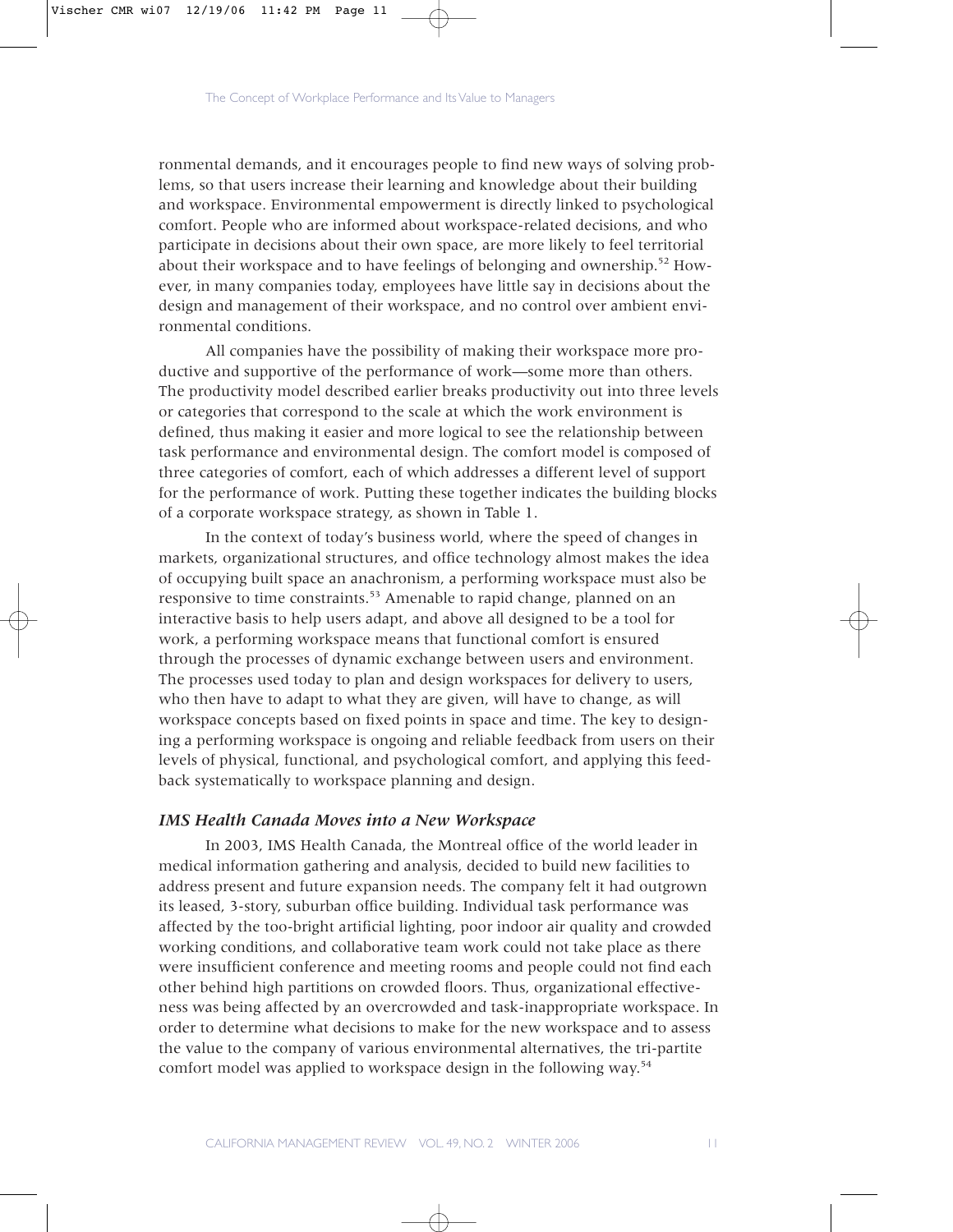

**TABLE 1.** Elements of Organizational Space Planning Strategy

|            | <b>Physical Comfort</b>                                                                                                                    | <b>Functional Comfort</b>                                                                                                                                                                                                                                                         | <b>Psychological Comfort</b>                                                                                                                                                                                                                                                                                                                        |
|------------|--------------------------------------------------------------------------------------------------------------------------------------------|-----------------------------------------------------------------------------------------------------------------------------------------------------------------------------------------------------------------------------------------------------------------------------------|-----------------------------------------------------------------------------------------------------------------------------------------------------------------------------------------------------------------------------------------------------------------------------------------------------------------------------------------------------|
| <b>ITP</b> | Basic health and safety;<br>ventilation and IAO standards;<br>ergonomic standards (e.g.,<br>lighting, furniture); building<br>convenience. | Ambient conditions defined<br>by requirements of tasks<br>performed in the micro-<br>workspace (e.g., reading, writing,<br>computer work) and assessed<br>using feedback from building<br>users.                                                                                  | Information about the<br>workspace (e.g., adjustability of<br>furniture, plans for moves and<br>changes); territorial definition;<br>participation in workspace<br>decisions.                                                                                                                                                                       |
| <b>CTW</b> | Basic health and safety;<br>ventilation and IAO standards;<br>building convenience.                                                        | Space configured for teamwork:<br>shared meeting-space, desks<br>close or visible: team<br>workspaces (such as project<br>rooms, white-boards, shared<br>technology); internal group<br>processes used to make<br>teamspace decisions.                                            | Team has control over moving<br>or changing its workspace;<br>territorial definition; group<br>informed about and invited to<br>participate in corporate<br>workspace decisions.                                                                                                                                                                    |
| <b>OE</b>  | Basic health and safety;<br>ventilation and IAQ standards;<br>building convenience.                                                        | Accommodation reflects<br>corporate values; corporate<br>space standards and planning<br>procedures responsive to the<br>way employees work; value of<br>feedback from employees;<br>decisions about the workspace<br>based on organizational needs<br>rather than image or cost. | Workspace as a tool for work,<br>investment in work-force:<br>organizational effectiveness<br>outcomes linked to workspace<br>assessment: environmental<br>design of workspace responsive<br>to operating procedures and<br>business processes; employees<br>kept informed about and invited<br>to participate in corporate<br>workspace decisions. |

A professional team made up of the architect, cost estimator, interior designer, and contractor representatives was engaged to determine the basic parameters of the new building—size, site, cost, construction process and materials, and timing—such that physical comfort was assured. The company determined that the value of resources invested in physical comfort—that is, the health and safety of all personnel—could not be questioned. The client's participation on this team ensured that physical comfort not only remained a priority, but was placed first throughout the decision-making process. The company felt that the more the client participated, the more customized the building would be to users' needs. They were concerned that by following conventional processes, it was easy to make a mistake or an oversight that compromises physical comfort—no night-time illumination of outdoor or underground parking areas, fresh air intakes located next to the delivery dock, taking in the exhaust of idling trucks, insufficient or undersized bathroom facilities—with costly long-term consequences. If a decision was made that did not optimize physical comfort, such as to build windowless workspaces, it was made explicitly because other considerations (equipment needs, for example) predominated, and not by mistake.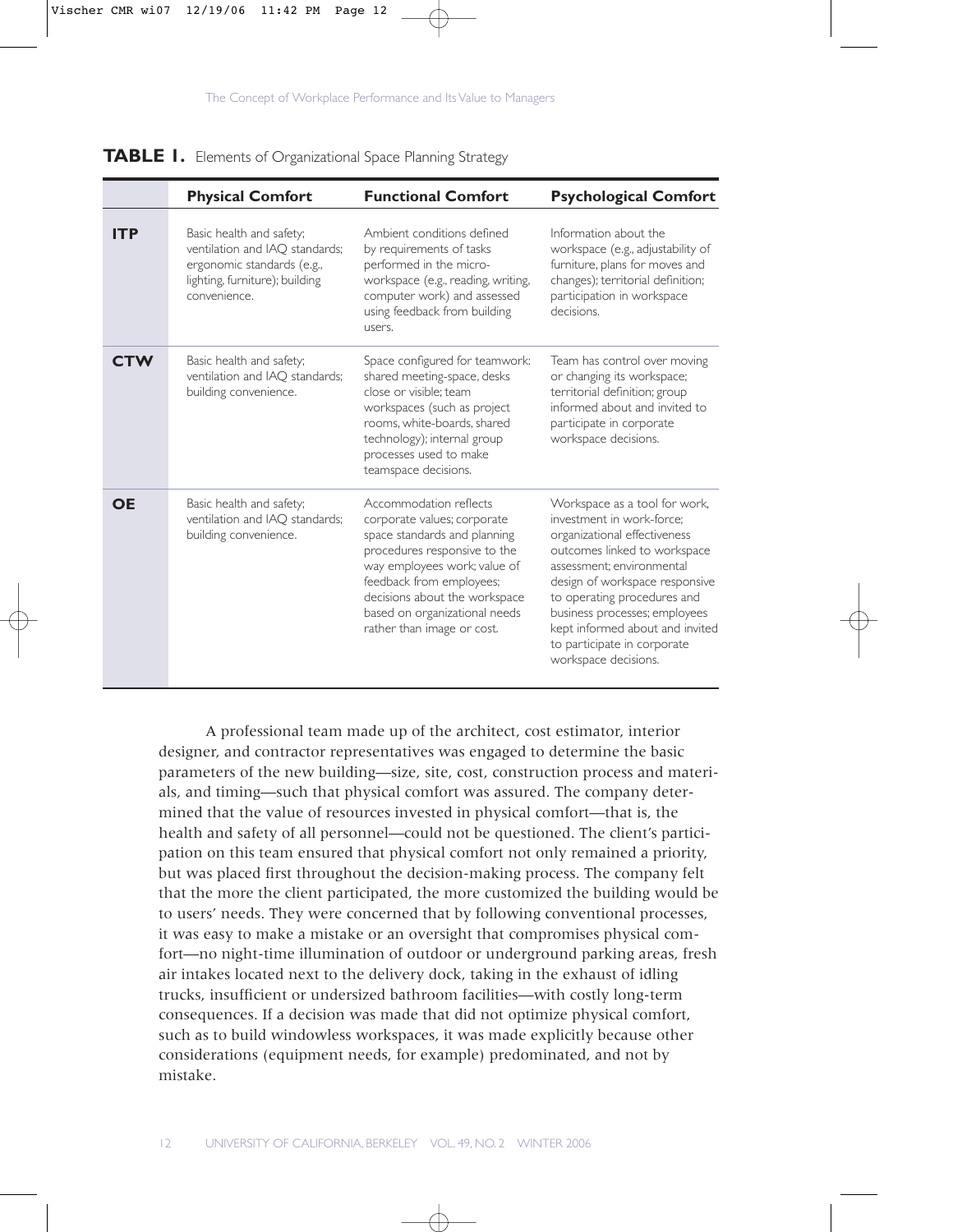To help determine priorities for users' functional comfort, IMS employees were surveyed using a survey form developed and tested to measure the twelve key functional comfort dimensions.<sup>55</sup> This highly structured and useable form of feedback from building users provides prioritized information on functional comfort concerns. At IMS Health, the survey results enabled value to be attributed to each investment in improving functional comfort of the new workspace. Feedback from workers indicated a need for more privacy (control over accessibility by others) to allow them to concentrate. They also expressed a need for more natural light. The lack of collaborative workspaces was ascertained, as well as stuffy air that made people sleepy, and poor acoustics in some areas. These, in addition to other factors affecting work performance (such as the discomfort of un-ergonomic workstation furniture, volatile thermal comfort, poor lighting quality, and lack of convenience and accessibility of some equipment), provided managers with a profile of what worked and what did not in the existing building. These became the basis for setting design priorities in the new building.

Investing in a company-wide user survey also affected psychological comfort because it was a step towards "environmental empowerment." Inviting staff to participate in workspace design is generally easiest for those corporate cultures that promote egalitarian values such as employee ownership of ideas and procedures, transparent decision making, flat hierarchies and self-managed teams. It is most challenging in those corporate cultures with hierarchical decision making, a competitive culture, control over information flow, and emphasis on tradition. One of the goals of IMS Health was to create a more open and collaborative workplace, which would provide the different work-groups with better accessibility to each other, to team leaders, and to senior managers. The company wanted to make full use of the process of workspace decision making to help open up the corporate culture and empower staff. In order to work towards this goal, they invested in information sharing and providing opportunities for participation in design decision making. Being adequately informed and having some say in or control over decisions, employees found constructive rather than defensive ways of meeting their territorial needs. A variety of techniques were used, including group brainstorming sessions and focus groups, a newsletter reporting on progress of the new building project to which employees were invited to contribute their questions and concerns, and plans and models displayed at different stages of construction in the cafeteria and around the elevators. Employees also received results of the functional comfort survey and were invited to discuss them. Each participation opportunity provides a different opportunity to share some amount of information and to invite some participation in certain decisions. IMS found that educating users about their workspace seemed to give them a sense of control that imparted a positive attitude towards the new workspace and enabled staff to feel they "owned" the changes that it represented.

The functional comfort survey was conducted a second time some nine months after moving into the new building. Results showed that five of the functional comfort dimensions improved in the new building and three stayed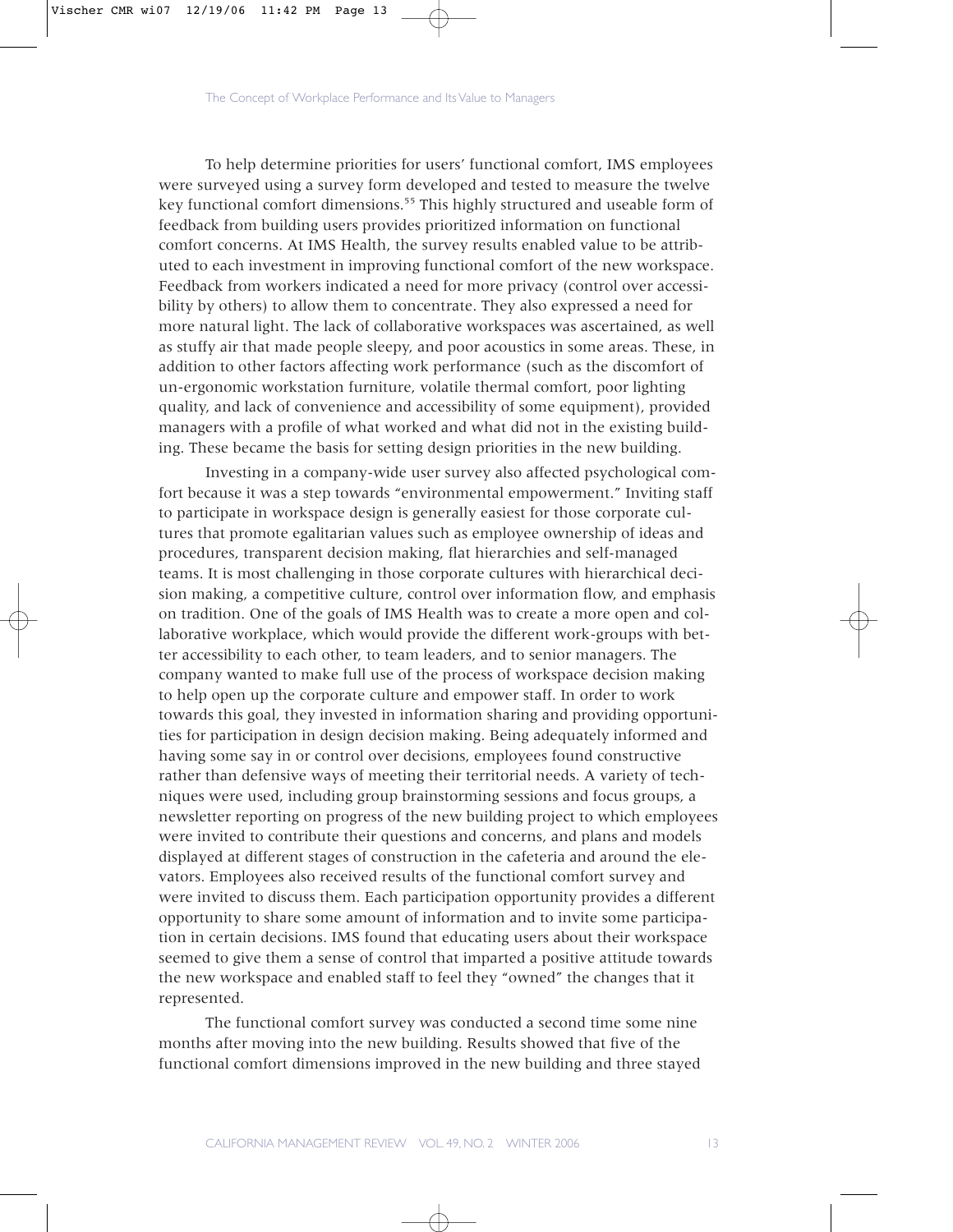the same. As well as better space for collaborative work, people appreciate the better daylighting, feel they have better air quality, and also feel their furniture better supports computer work. Only two key dimensions show some reduction in level of comfort. Acoustic comfort appears to have diminished, indicating that people need to manage noise-generating behaviors better in the more open space. In addition, users indicate less satisfaction with the aesthetic aspects of the new space. The colors used in the interior, and the look of the interior spaces, are less appealing in the new building. The results confirm that functional comfort in the new building is equal or superior to functional comfort in other, comparable office buildings.

IMS decision makers were satisfied that they had identified the right ITP and CTW priorities to invest in. By prioritizing improvements to those environmental aspects that affected functional comfort negatively in the older building, IMS Health provided a new workspace that supported work performance both functionally and psychologically. In short, the company added value through improved environmental quality that directly affected organizational effectiveness.

## **Conclusions**

Managers need to understand the various ways in which workspace decisions affect workers and their productivity. The more this knowledge is applied to workspace design, the more the company will derive from its investment in accommodation. The environmental comfort model is one way to approach an analysis of users' relation to environmental conditions, not only to differentiate between the influences of different buildings, task types, and corporate cultures, but also to develop tools and techniques to measure different aspects of workspace comfort. The results can then be applied to a wide range of workspace decisions, in place of more typically hasty and uninformed decision making. Small changes, such as moving to another desk or floor, can affect workers, as can major changes such as moving into a new building.

One of the advantages of the tri-partite comfort model is to help assess the value of investments in the workspace. The notion of "value" or "worth" is in part context-dependent and in part absolute. The value of the workspace to a company is likely to be embedded in the cultural values of the organization. It cannot be determined without reference to workers needs, organizational expectations, and environmental comfort. It is at this stage in the development of the model that the relevance of organizational effectiveness as an objective and as a criterion for assessing value becomes obvious. Those environmental items that increase ITP as well as CTW increase the value of those workers' activities to the organization and thus are worth investing in. However, they are moving targets: people's tasks are changing, their technology is changing, and they themselves change through training and turnover. The comfort model shows how to determine the degree of environmental support employees are getting from their workspace and how to track this over time. The differentiation of environmental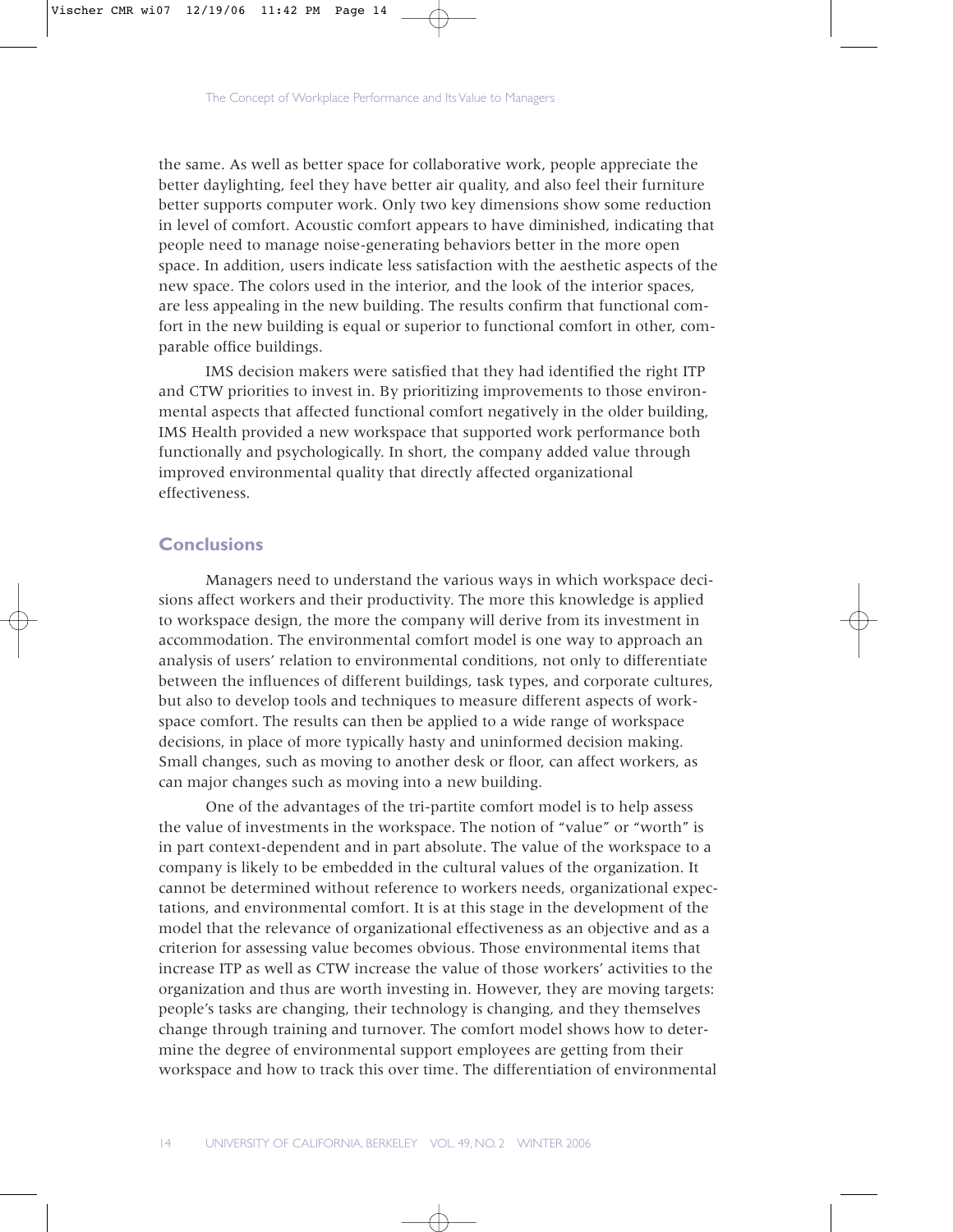comfort into three related categories also helps determine ways in which strengths in one may compensate—up to a point—for weaknesses in another.

The tri-partite environmental comfort model is one of the few systematic ways of accessing and addressing not only basic physical requirements of workspaces, but also the intangibles of people's relationship to their territory and feelings of ownership and belonging. Whereas building industry professionals have the knowledge to ensure physical comfort (and the staff themselves and trained designers can contribute to ensuring functional comfort), it is managers and decision makers who manage process in organizations that will have the most effect on psychological comfort.

Companies are constantly making decisions about their accommodations. The goal is to yield enough solid information to enable the model to be applied to practical decisions about the allocation of resources. In understanding the distinctions between physical, functional, and psychological comfort, we can begin to help companies determine what effects investment in the workspace has on individual, group, and organizational productivity and what these effects are worth to the company.

#### **Notes**

- 1. C.A.B.E., Office Design and Business Performance: Technical Report, London, U.K., D.E.G.W. (2004).
- 2. K.F.H. Murrell, *Ergonomics: Man in His Working Environment* (London: Chapman and Hall, 1971).
- 3. Leaman and Bordass consider workgroup configuration a determining factor in environmental design effects on productivity. A. Leaman and W. Bordass, "Productivity in Buildings: The Killer Variables," *Building Research and Information*, 27/1 (January 1999): 4-19.
- 4. I have written at length about the relationship between an organization, its growth and changes, and the accommodation it selects and occupies at different stages. For a description of the Organization-Accommodation Relationship (OAR), see J.C. Vischer, *Workspace Strategies: Environment as a Tool for Work* (New York, NY: Chapman and Hall, 1996), Chapter 1.
- 5. G.-N. Fischer, *Le Travail et Son Espace* (Paris: Dunod, 1983).
- 6. J.M. McCoy and G.W. Evans, "Physical Work Environment," in J. Barling, E.K. Kelloway and M.R. Frone, eds., *Handbook of Work Stress* (Thousand Oaks, CA: Sage Publications 2005), Chapter 9.
- 7. K. Stephenson, "What Knowledge Tears Apart, Networks Make Whole," *Internal Communication Focus*, 36 (1998).
- 8. T. Horgen, M. Joroff, W. Porter, and D. Schon, *Excellence by Design* (New York, NY: John Wiley and Sons 1999).
- 9. Mary J. Hatch, "Physical Barriers, Task Characteristics, and Interaction Activity in Research and Development Firms," *Administrative Science Quarterly*, 32/3 (September 1987): 387-399.
- 10. N. Bontis, N.C. Dragonetti, K. Jacobsen, and G. Roos, "The Knowledge Toolbox: A Review of the Tools Available to Measure and Manage Intangible Resources," *European Management Journal*, 17/4 (1999): 391-402.
- 11. K. Kampschroer, "Workplace Making: Experiment and Transformation," lecture, Harvard Design School Executive Education Program, August 2004.
- 12. M. Brill, S.T. Margulis, E. Konar, and BOSTI in association with Westinghouse Furniture Systems, *Using Office Design to Increase Productivity*, Volumes 1 and 2 (Buffalo, NY: Workplace Design and Productivity, Inc., 1984).
- 13. A more recent study by some of the original research team comes to the same conclusion. See M. Brill et al., *Disproving Widespread Myths About Workplace Design* (Jasper, IN: Kimball International, 2001).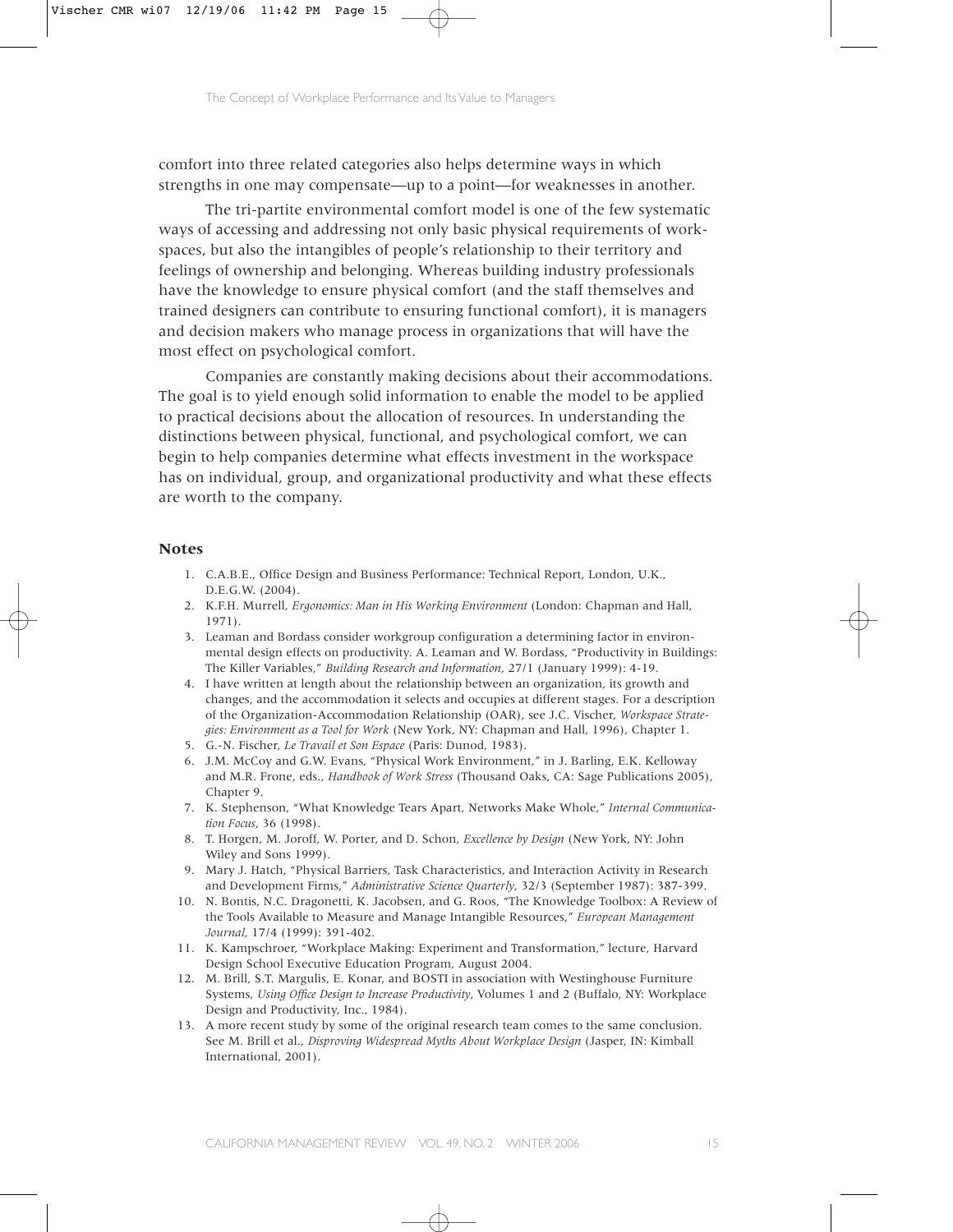- 14. T. Springer, *Improving Productivity In the Workplace: Reports from the Field* (St. Charles, IL; Springer Associates, 1986).
- 15. J.G. Adair, "The Hawthorne Effect—A Reconsideration of the Methodological Artifact," *Journal of Applied Psychology*, 69/2 (1984): 334-345.
- 16. See, for example, S. Klitzman and J. Stellman, "The Impact of the Physical Environment on the Psychological Well-Being of Office Workers," *Soc. Sci. Med.*, 29/6 (1989): 733-742; O.E. Stallworth and B.H. Kleiner, "Recent Developments in Office Design," *Facilities*, 14/12 (1996): 34-42; D. Clements-Croome, ed., *Creating the Productive Workplace* (London: E & FN Spon, 2000).
- 17. B.D. Ilozor, P.E.D. Love, and G. Treloar, "The Impact of Work Settings on Organizational Performance Measures in Built Facilities," *Facilities*, 20/1-2 (2002): 61-67; E. Davenport and I. Bruce, "Innovation, Knowledge Management and the Use of Space: Questioning Assumptions about Non-Traditional Office Work," *Journal of Information Science*, 28/3 (June 2002): 225-230.
- 18. E. Sundstrom and M.G. Sundstrom, *Work Places: The Psychology of the Physical Environment in Offices and Factories* (New York, NY: Cambridge University Press, 1986).
- 19. F. Steele, *Physical Settings and Organizational Development* (Reading, MA: Addison Wesley, 1973).
- 20. F. Becker and F. Steele, *Workplace by Design: Mapping the High Performance Workscape* (San Francisco, CA: Jossey-Bass, 1994).
- 21. E. Sundstrom, R.K. Herbert, D.W. Brown, "Privacy and Communication in an Open Plan Office," *Environment and Behavior*, 14/3 (1982): 379-392; A. Hedge, "Open Versus Enclosed Workspace: The Impact of Design on Employee Reactions to Their Offices," in J.D. Wineman, ed., *Behavioral Issues in Office Design* (New York, NY: Van Nostrand Reinhold, 1986); G.R. Oldham, "Effects of Changes in Workspace Partitions and Spatial Density on Employee Reactions: A Quasi-Experiment," *Journal of Applied Psychology*, 73/2 (1988): 253-258; R. Sommer and K. Steiner, "Office Politics in a State Legislature," *Environment and Behavior*, 20/5 (1988): 550-575; A. Churchman, D. Stokols, A. Scharf, K. Nishimoto, and R. Wright, "Effects of Physical Environmental Conditions in Offices on Employee Stress and Well Being," paper presented at 22nd International Congress of Applied Psychology, Kyoto, Japan, 1990.
- 22. Studies from industrial psychology, however, indicate no systematic link between job satisfaction and employee performance. See R. Karasek and T. Theorell, *Healthy Work: Stress, Productivity, and the Reconstruction of Working Life* (New York, NY: Basic Books, 1990).
- 23. P. Leather, M. Pyrgas, D. Beale, and C. Lawrence, "Windows in the Workplace: Sunlight, View, and Occupational Stress," *Environment and Behavior*, 30/6 (1998): 739-762; A. Hedge, "Where Are We in Understanding the Effects of Where We Are?" *Ergonomics*, 43/7 (2000): 1019-1029; S. Mallory-Hill, T., van der Voost, and A. Van Dortmost, "Evaluation of Innovative Workplace Design in The Netherlands," in W.F.E. Preiser and J. Vischer, eds., *Assessing Building Performance* (London: Elsevier Science Publishers, 2004), Chapter 15.
- 24. S. Verderber and D. Reuman, "Windows, Views, and Health Status in Hospital Therapeutic Environments," *Journal of Architectural and Planning Research*, 4/2 (1988): 120-133; R. Ulrich, "Effects of Interior Design on Wellness: Theory and Recent Scientific Research," *Journal of Healthcare Design*, 3 (1991): 87-109.
- 25. P. Boyce, J. Veitch, G. Newsham, M. Myer, and C. Hunter, *Lighting Quality and Office Work: A Field Simulation Study* (Ottawa: U.S. Department of Energy/National Research Council of Canada, 2003).
- 26. D. Stokols and F. Scharf, "Developing Standardized Tools for Measuring Employees' Rating of Facility Performance," in G.Davis and F.T. Ventre, eds., *Performance of Building and Serviceability of Facilities* (Philadelphia, PA: American Society for Testing and Materials, 1990), pp. 55-68; A. Mital, J.D. McGlothlin, and H.F. Faard, "Noise in Multiple Workstation Open-Plan Computer Rooms: Measurements And Annoyance," *Journal of Human Ergology*, 21 (1992), 69-82.
- 27. U. Ayr, E. Cirillo, and F. Martellota, "An Experimental Study on Noise Indices in Air Conditioned Offices," *Applied Acoustics*, 62/6 (2001): 633-643; W.T. Chu and A.C. Warnock, *Measurement of Sound Propagation in Open Plan Offices* (Ottawa: Institute for Research in Construction, National Research Council of Canada, 2002).
- 28. J.C. Vischer, *Environmental Quality in Offices* (New York, NY: Van Nostrand Reinhold, 1989).
- 29. A.K. Miles, "The Ergonomics and Organizational Stress Relationship," Ph.D. thesis, Florida State University School of Business, micro. 9994574, 2000.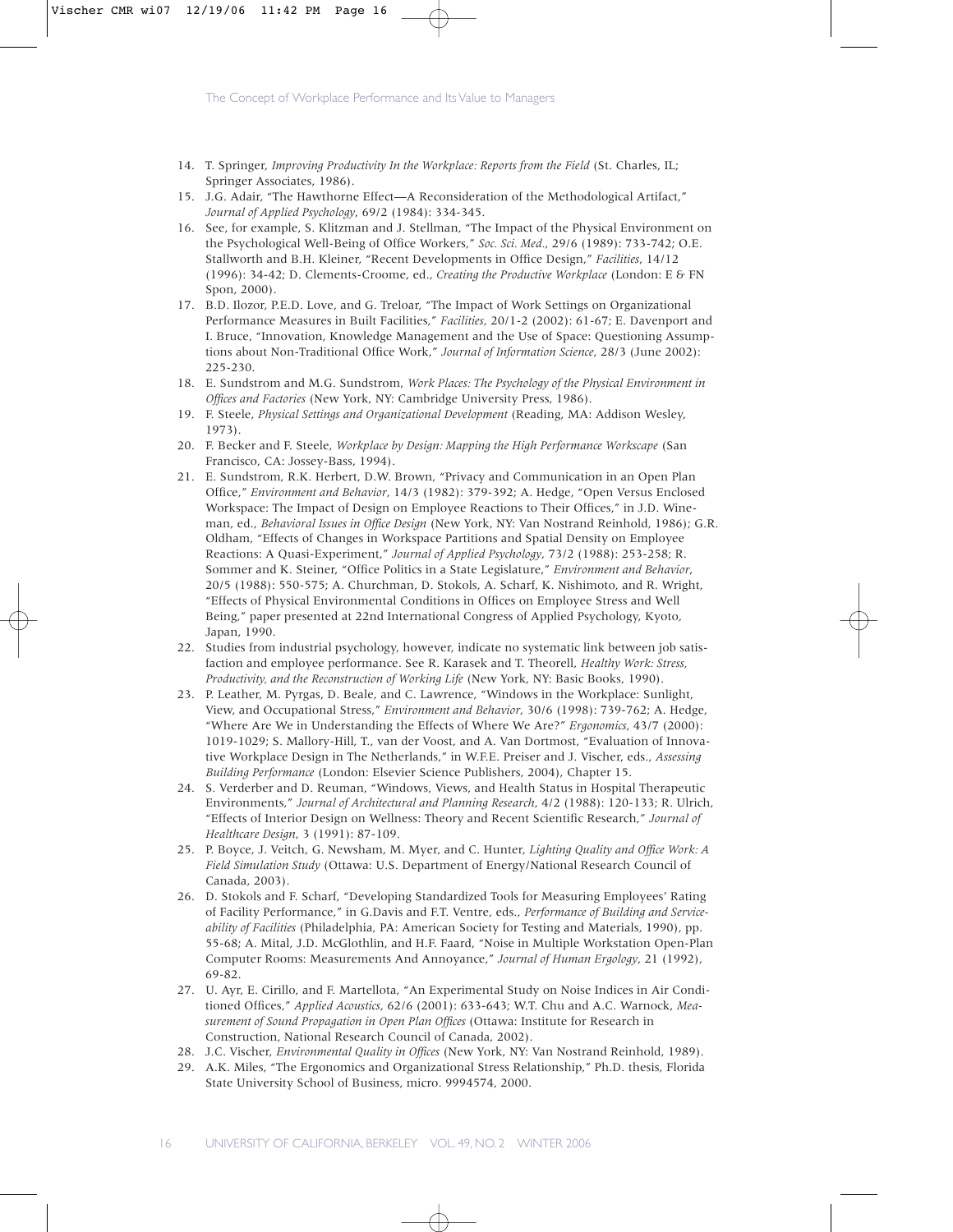- 30. S.W. Ornstein, "A Post-Occupancy Evaluation of Workplaces in Sao Paolo, Brazil," *Environment and Behavior*, 31/4 (1999): 435-462; Y. Fried, L.H. Slowik, H.A. Ben-David, and R.B. Tiegs, "Exploring the Relationship between Workspace Density and Employee Attitudinal Reactions: An Integrative Model," *Journal of Occupational and Organizational Psychology*, 74/3 (2001): 259-372; A. Brennan, J.S. Chugh, T. Kline, "Traditional versus Open Office Design: A Longitudinal Study," Environment and Behavior, 34/3 (2002): 279-299.
- 31. F. Herzberg, cited in F. Becker, *Workspace: Creating Environments In Organizations* (New York, NY: Praeger, 1981); G.W. Evans and S. Cohen, "Environmental Stress," in D. Stokols and I. Altman, eds., *Handbook of Environmental Psychology*, Volume 1 (New York, NY: John Wiley and Sons, 1987), pp. 571-610).
- 32. F. Herzberg, *Work and the Nature of Man* (Cleveland, OH: World Publishing Co., 1966).
- 33. J.C. Vischer, "The Effects of the Physical Environment on Job Performance: Towards a Theoretical Model of Workplace Stress," *Stress and Health* (in press 2006).
- 34. G.-N. Fischer, C. Tarquinio, and J.C. Vischer, "Effects of the Self-Schema on Perception of Space at Work" *Journal of Environmental Psychology*, 24/1 (2004): 131-140.
- 35. Jennifer Ann McCusker, "Individuals and Open Space Office Design: The Relationship between Personality and Satisfaction in an Open Space Work Environment," *Dissertation Abstracts International: Section B: The Sciences & Engineering, 63/2-B (August 2002).*
- 36. McCoy and Evans, op. cit.
- 37. McCoy and Evans, op. cit., p. 221.
- 38. Presenting comfort as a hierarchy of needs to be met recalls the model of human needs first proposed by Maslow and later applied to environmental design decisions by Preiser. A. Maslow, *Motivation and Personality* (New York, NY: Harper and Row, 1954); W.F.E. Preiser, "The Habitability Framework: A conceptual approach towards linking human behavior and the built environment," Design Studies, 4/2 (1983): 84-91.
- 39. Described in J.C. Vischer, *Workspace Strategies: Environment as a Tool for Work* (New York, NY: Chapman and Hall, 1996), and in G.-N. Fischer and J.C. Vischer, *Evaluation des environnements de travail: La methode diagnostique* (Montreal: Presse de l'Universite de Montreal/Brussels: DeBoek, 1998).
- 40. J.C. Vischer, *Environmental Quality in Offices* (New York, NY: Van Nostrand Reinhold, 1989).
- 41. J.C. Vischer, *Workspace Strategies* (1996), op. cit.
- 42. G.W. Evans, *Environmental Stress* (New York, NY: Cambridge University Press, 1982); McCoy and Evans, op. cit.
- 43. J.C. Vischer, A. McCuaig, N. Nadeau, M. Melillo, and S. Castonguay-Vien, "Mission impossible ou mission accomplie? Résultats d'une étude d'évaluation du mobilier universel dans les édifices à bureau," Final Report, Montréal, Groupe de recherche sur les environnements de travail, Université de Montréal, 2003.
- 44. F. Steele, *Making and Managing High Quality Workplaces: An Organizational Ecology* (New York, NY: Teachers College Press, 1986).
- 45. E. Sundstrom and M.G. Sundstrom, *Work Places: The Psychology of the Physical Environment in Offices and Factories* (New York, NY: Cambridge University Press 1986); E. Sundstrom, J. Town, D. Brown, A. Forman, C. McGee, "Physical Enclosure, Type of Job, and Privacy in the Office," *Environment and Behavior*, 14/5 (1982): 543-559.
- 46. M. Wells and L. Thelen, "What Does Your Workspace Say About You? The Influence of Personality, Status, and Workspace on Personalization," *Environment and Behavior*, 34/3 (2002): 300-321.
- 47. W. Cascio, "Virtual Workplaces: Implications for Organizational Behavior," in C. Cooper and D. Rousseau, eds., *The Virtual Organization*, *Trends in Organizational Behavior*, Volume 6 (New York, NY: John Wiley and Sons, 2000), pp. 1-14; J. Lai, A. Levas, P. Chou, C. Pinhanez, and M. Viveros, "Bluespace: Personalizing Workspace through Awareness and Adaptability," *International Journal of Human-Computer Studies*, 57/5 (2002): 415-428.
- 48. P. Rishi, S.P. Sinha, and R. Dubey, "A Correlational Study of Workplace Characteristics and Work Satisfaction among Indian Bank Employees," *Psychologia*, 43/3 (2000): 155-164; Brennan, Chugh, and Kline, op. cit.; Vischer, McCuaig, Nadeau, Melillo, and Castonguay-Vien, op. cit.
- 49. V.W. Kupritz, "Privacy In the Workplace: the Impact of Building Design," *Journal of Environmental Psychology*, 18 (1998): 341-356.
- 50. R. Niemela, S. Rautio, M. Hannula, and K. Reijula, "Work Environment Effects on Labor Productivity: An Intervention Study in a Storage Building," *American Journal of Industrial Medicine*, 42/4 (2002): 328-335).